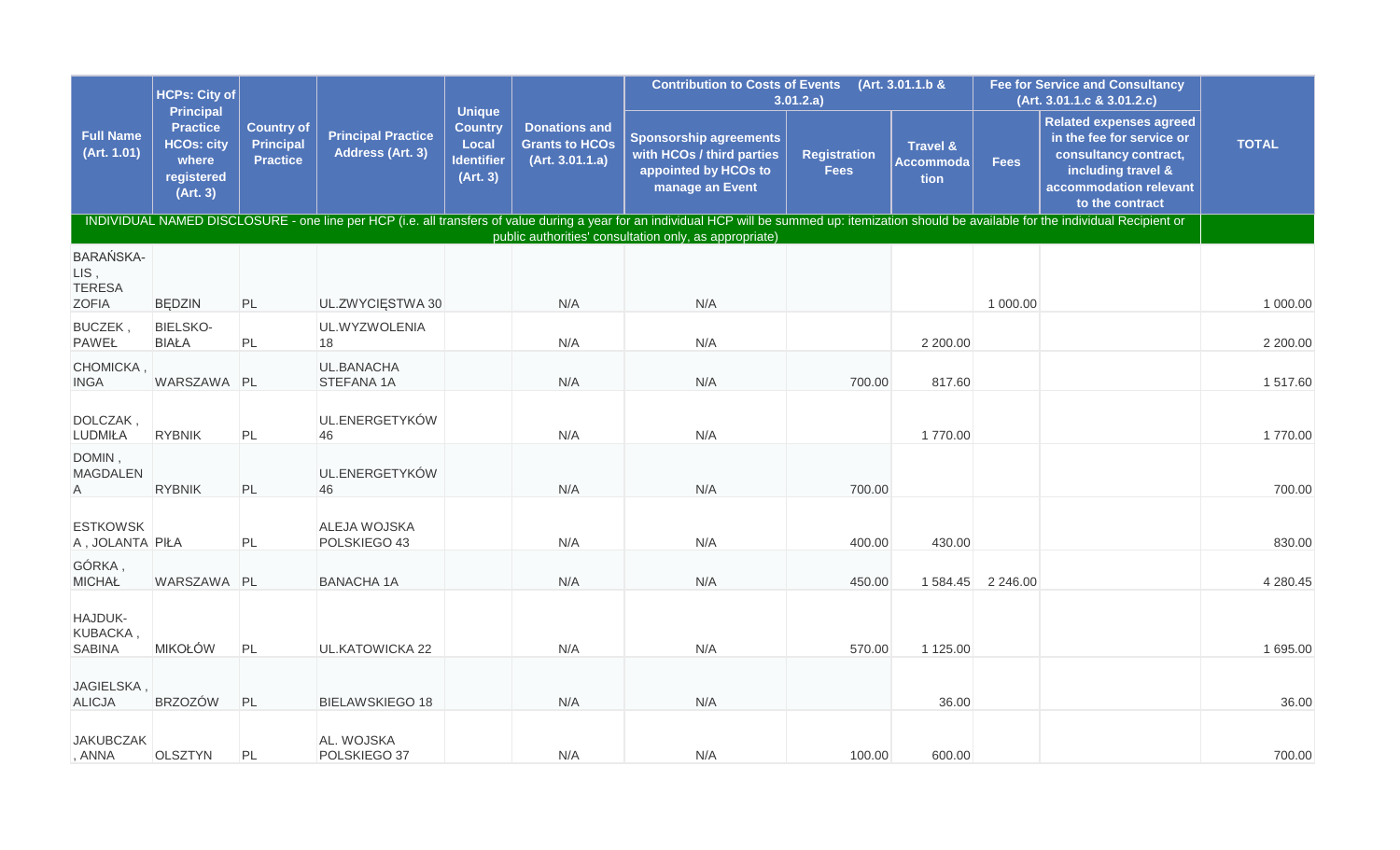| KACZMARE<br>K, ANNA                           | PIŁA                            | PL | ALEJA WOJSKA<br>POLSKIEGO 43        | N/A | N/A | 400.00 | 430.00   |         | 830.00   |
|-----------------------------------------------|---------------------------------|----|-------------------------------------|-----|-----|--------|----------|---------|----------|
| KARCZEWS BIELSKO-<br>KA, EWA                  | <b>BIAŁA</b>                    | PL | AL.ARMII<br>KRAJOWEJ 101            | N/A | N/A | 700.00 |          |         | 700.00   |
| <b>KLISZEWSK</b><br>A,<br><b>MARZENA</b>      | KIELCE                          | PL | UL.ARTWINSKIEGO<br>3                | N/A | N/A |        | 27.10    |         | 27.10    |
| KOSTKA,<br><b>PIOTR</b>                       | <b>BIELSKO-</b><br><b>BIAŁA</b> | PL | UL.WYZWOLENIA<br>18                 | N/A | N/A | 405.90 | 1 180.00 |         | 1585.90  |
| <b>KRUKOWSK</b><br>A, ANNA<br><b>JUSTYNA</b>  | WARSZAWA PL                     |    | UL.POWSTAŃCÓW<br><b>ŚLĄSKICH 10</b> | N/A | N/A | 590.00 | 800.00   |         | 1 390.00 |
| <b>KUYDOWICZ</b><br>, MARTA                   | <b>KRAKÓW</b>                   | PL | UL.KOPERNIKA<br>MIKOŁAJA 17         | N/A | N/A | 550.00 |          |         | 550.00   |
| MADOŃ,<br><b>JOANNA</b>                       | KIELCE                          | PL | UL.ARTWINSKIEGO<br>$\overline{3}$   | N/A | N/A |        | 27.10    |         | 27.10    |
| <b>MIESZCZAK</b><br>, MONIKA                  | ŻYWIEC                          | PL | UL. ŚW. WITA 24                     | N/A | N/A |        |          | 2700.00 | 2700.00  |
| MILEJCZYK,<br><b>MARIA</b>                    | AUGUSTÓW PL                     |    | UL.ZŁOTA 9                          | N/A | N/A |        |          | 900.00  | 900.00   |
| NARUSZEWI                                     | CZ, KAROL BIAŁYSTOK PL          |    | UL.STOŁECZNA 7<br>L.207             | N/A | N/A | 850.00 | 1 121.00 |         | 1971.00  |
| PIETRYKA,<br><b>JOLANTA</b>                   | <b>BRZOZÓW</b>                  | PL | UL. KS.<br><b>BIELAWSKIEGO 18</b>   | N/A | N/A |        | 36.00    |         | 36.00    |
| <b>SAMBORSK</b><br>Α,<br><b>MAGDALEN</b><br>A | POZNAŃ                          | PL | UL.PRZYBYSZEWSK<br>IEGO 49          | N/A | N/A | 450.00 | 424.35   |         | 874.35   |
| SOCHA,<br><b>SYLWINA</b>                      | WIELISZEW PL                    |    | UL.KOŚCIELNA 61                     | N/A | N/A | 126.00 |          |         | 126.00   |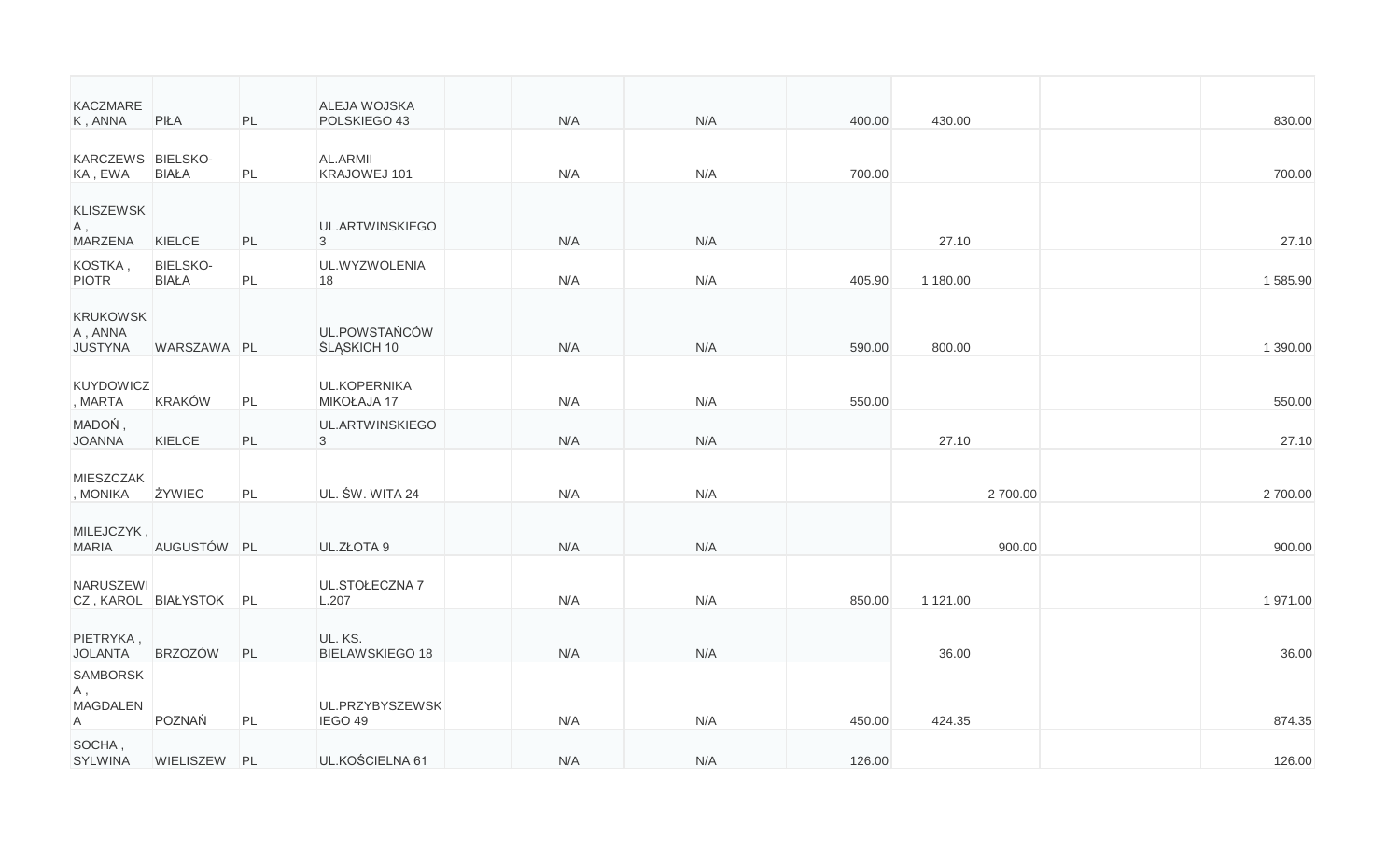| STAŃCZYK,<br><b>MAŁGORZAT</b><br>A                                        | ŁÓDŹ                             | PL | UL.RZGOWSKA<br>281/289                                                        | N/A | N/A                                                                                                                                                                                                                                                          | 700.00     | 525.00                |          |            | 1 2 2 5 . 0 0 |
|---------------------------------------------------------------------------|----------------------------------|----|-------------------------------------------------------------------------------|-----|--------------------------------------------------------------------------------------------------------------------------------------------------------------------------------------------------------------------------------------------------------------|------------|-----------------------|----------|------------|---------------|
| STASIUK,<br><b>BARBARA</b>                                                | <b>TYCHY</b>                     | PL | UL.WOJSKA<br>POLSKIEGO 4                                                      | N/A | N/A                                                                                                                                                                                                                                                          | 250.00     | 280.00                |          |            | 530.00        |
| SZCZEPANI<br>AK,<br><b>TOMASZ</b>                                         | POZNAŃ                           | PL | UL.SZAMARZEWSKI<br><b>EGO 84</b>                                              | N/A | N/A                                                                                                                                                                                                                                                          |            | 598.00                |          |            | 598.00        |
| TOMALA,<br><b>MICHAŁ</b>                                                  | POZNAŃ                           | PL | UL.28 CZERWCA<br>1956 R. 194                                                  | N/A | N/A                                                                                                                                                                                                                                                          |            |                       | 1800.00  |            | 1 800.00      |
| ŻUK,<br><b>PAWEŁ</b>                                                      | <b>SIEDLCE</b>                   | PL | UL.NIEDZIAŁKA<br>JANA 14                                                      | N/A | N/A                                                                                                                                                                                                                                                          |            |                       | 1 687.00 |            | 1 687.00      |
|                                                                           |                                  |    |                                                                               |     | OTHER, NOT INCLUDED ABOVE - where information cannot be disclosed on an individual basis for legal reasons                                                                                                                                                   |            |                       |          |            |               |
| 3.02                                                                      |                                  |    | Aggregate amount attributable to transfers of value to such Recipients - Art. | N/A | N/A                                                                                                                                                                                                                                                          | 265 291.39 | 678 654.40 193 273.20 |          | 134 797.22 | 2 272 016.21  |
|                                                                           |                                  |    | Number of Recipients in aggregate disclosure - Art. 3.02                      | N/A | N/A                                                                                                                                                                                                                                                          | 334        | 380                   | 346      | 50         | 774           |
|                                                                           | Recipients disclosed - Art. 3.02 |    | % of number of Recipients in the aggreate disclosure in the total number of   | N/A | N/A                                                                                                                                                                                                                                                          | 95%        | 95%                   | 98%      | 100%       | 97%           |
|                                                                           |                                  |    |                                                                               |     | INDIVIDUAL NAMED DISCLOSURE - one line per HCO (i.e. all transfers of value during a year for an individual HCO will be summed up: itemization should be available for the individual Recipient or public authorities'<br>consultation only, as appropriate) |            |                       |          |            |               |
| <b>BIURO</b><br><b>JORDAN</b><br><b>JACEC</b><br>LEGENDZIE<br><b>WICZ</b> | <b>KRAKOW</b>                    | PL | UL. GESIA 8                                                                   |     | 6 000.00                                                                                                                                                                                                                                                     |            |                       |          |            | 6 000.00      |
| <b>CENTRUM</b><br>ONKOLOGII<br>IM.PROF.F.Ł<br><b>UKASZCZYK</b><br>A       | BYDGOSZCZ PL                     |    | UL.ROMANOWSKIEJ<br>IZABELI 2                                                  |     | 2 000.00                                                                                                                                                                                                                                                     |            |                       |          |            | 2 000.00      |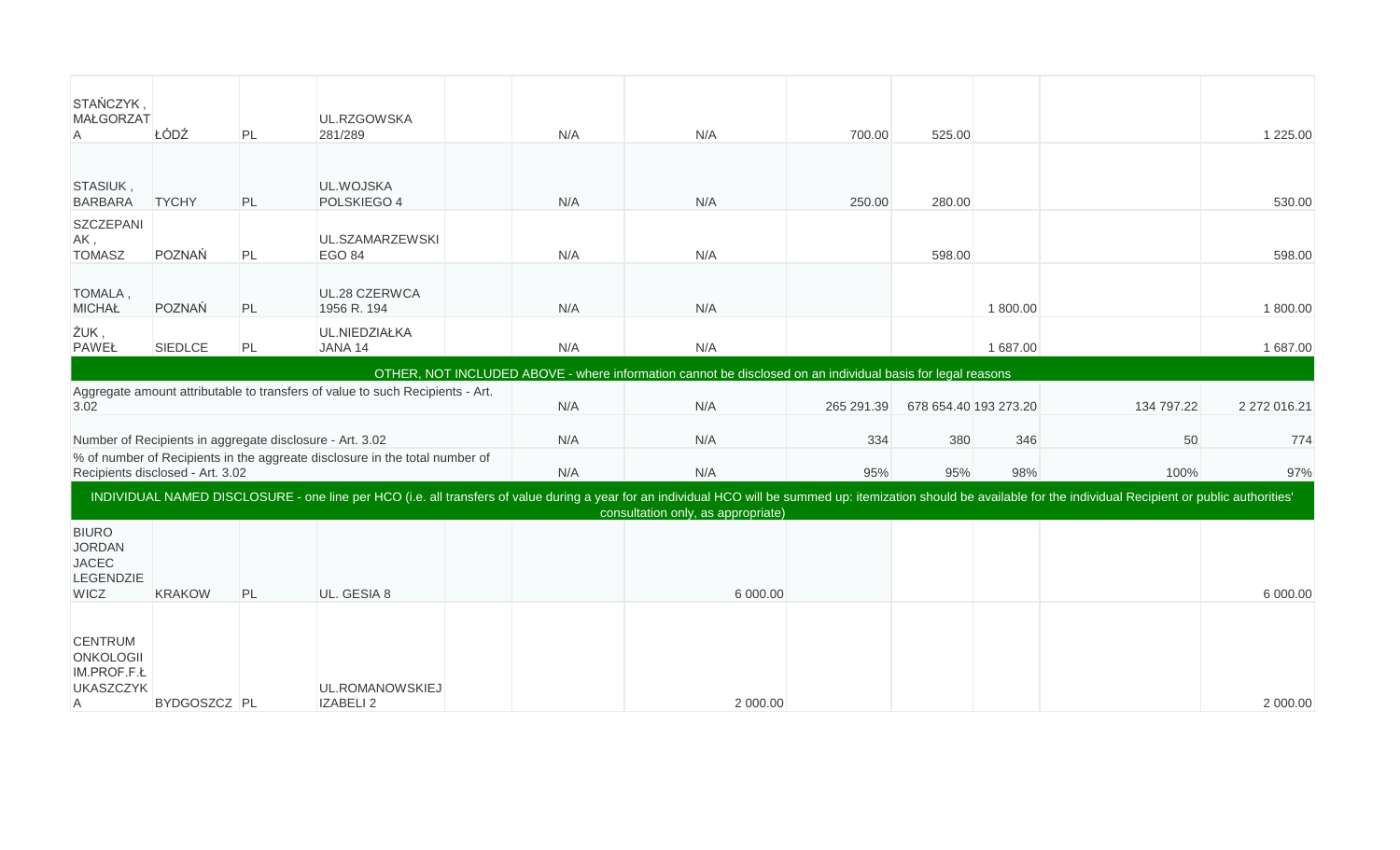| <b>CENTRUM</b><br>ONKOLOGII-<br><b>INSTYTUT</b><br>IM.MARII<br><b>SKŁODOWS</b>                                                         | KIEJ-CURIE WARSZAWA PL |    | UL.WAWELSKA 15              | 71 545.24 |           |  |  | 71 545.24 |
|----------------------------------------------------------------------------------------------------------------------------------------|------------------------|----|-----------------------------|-----------|-----------|--|--|-----------|
| <b>EUROPEJSK</b><br>$\mathsf{A}$<br><b>FUNDACJA</b><br>OSTEOPOR<br>OZY                                                                 | <b>KRAKÓW</b>          | PL | UL.KOPERNIKA<br>MIKOŁAJA 32 |           | 30 000.00 |  |  | 30 000.00 |
| FORUM<br><b>MEDIA</b><br>POLSKA SP<br>ZOO                                                                                              | POZNAN                 | PL | UL. POLSKA 13               |           | 6 000.00  |  |  | 6 000.00  |
| <b>FUNDACJA</b><br>NEFRO-<br><b>TRANSPLAN</b><br>T.                                                                                    | SZCZECIN               | PL | UL.ARKOŃSKA 4               | 7 000.00  |           |  |  | 7 000.00  |
| <b>FUNDACJA</b><br><b>OŚRODEK</b><br><b>BADAŃ</b><br>MEDYCZNY<br>CH                                                                    | <b>KRAKÓW</b>          | PL | UL.BESKIDZKA 37/7           |           | 2 500.00  |  |  | 2 500.00  |
| <b>FUNDACJA</b><br>PROFILAKT<br>YKI I<br><b>LECZENIA</b><br><b>CHORÓB</b><br>KRWI<br>IM.PROF.JU<br><b>LIANA</b><br>ALEKSANDR<br>OWICZA | <b>KRAKÓW</b>          | PL | UL.STRADOMSKA<br>$11/3$     |           | 3 000.00  |  |  | 3 000.00  |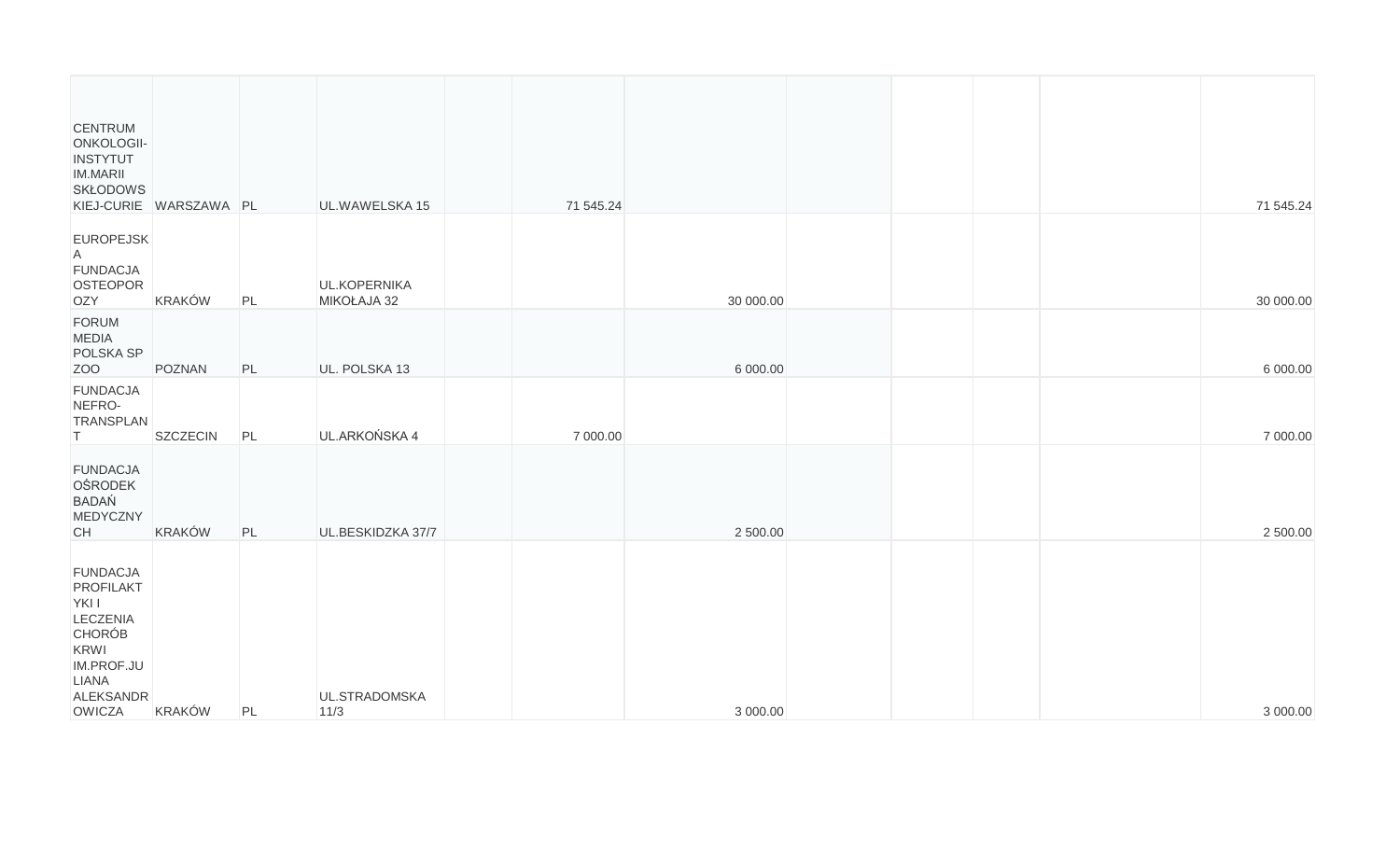| <b>FUNDACJA</b><br>RAK NIE<br>MUSI BOLEĆ<br>IM.DR<br><b>MACIEJA</b><br><b>HILGIERA</b>                     | WARSZAWA PL          |    | UL.MARYMONCKA<br>$51/6$    |           | 23 000.00 |  |  | 23 000.00 |
|------------------------------------------------------------------------------------------------------------|----------------------|----|----------------------------|-----------|-----------|--|--|-----------|
| <b>FUNDACJA</b><br>RAZEM W<br><b>CHOROBIE</b>                                                              | DĄBRÓWKA PL          |    | ŁĄKOWA 2                   |           | 30 000.00 |  |  | 30 000.00 |
| <b>FUNDACJA</b><br><b>SKAZY</b><br><b>KRWOTOCZ</b><br>NE I<br>ZAKRZEPIC<br>A                               | WARSZAWA PL          |    | WASZYNGTONA 2 B<br>/28     |           | 8 000.00  |  |  | 8 000.00  |
| <b>FUNDACJA</b><br>TAM I Z                                                                                 | POWROTEM WARSZAWA PL |    | UL.FORTECZNA 4A            |           | 36 000.00 |  |  | 36 000.00 |
| <b>FUNDACJA</b><br><b>WSPIERANI</b><br>$\mathsf{A}$<br>KARDIOLOG<br>Ш.<br><b>INTERWENC</b><br>YJNEJ        | NADARZYN PL          |    | JAWOROWA 36                |           | 25 000.00 |  |  | 25 000.00 |
| <b>FUNDACJA</b><br><b>WSPIERANI</b><br>A<br>ONKOLOGII<br><b>DOLNOŚLĄS</b><br>KIEJ RAZEM<br>WYGRAMY WROCŁAW |                      | PL | UL.JARACZA<br>STEFANA 25/4 | 10 000.00 |           |  |  | 10 000.00 |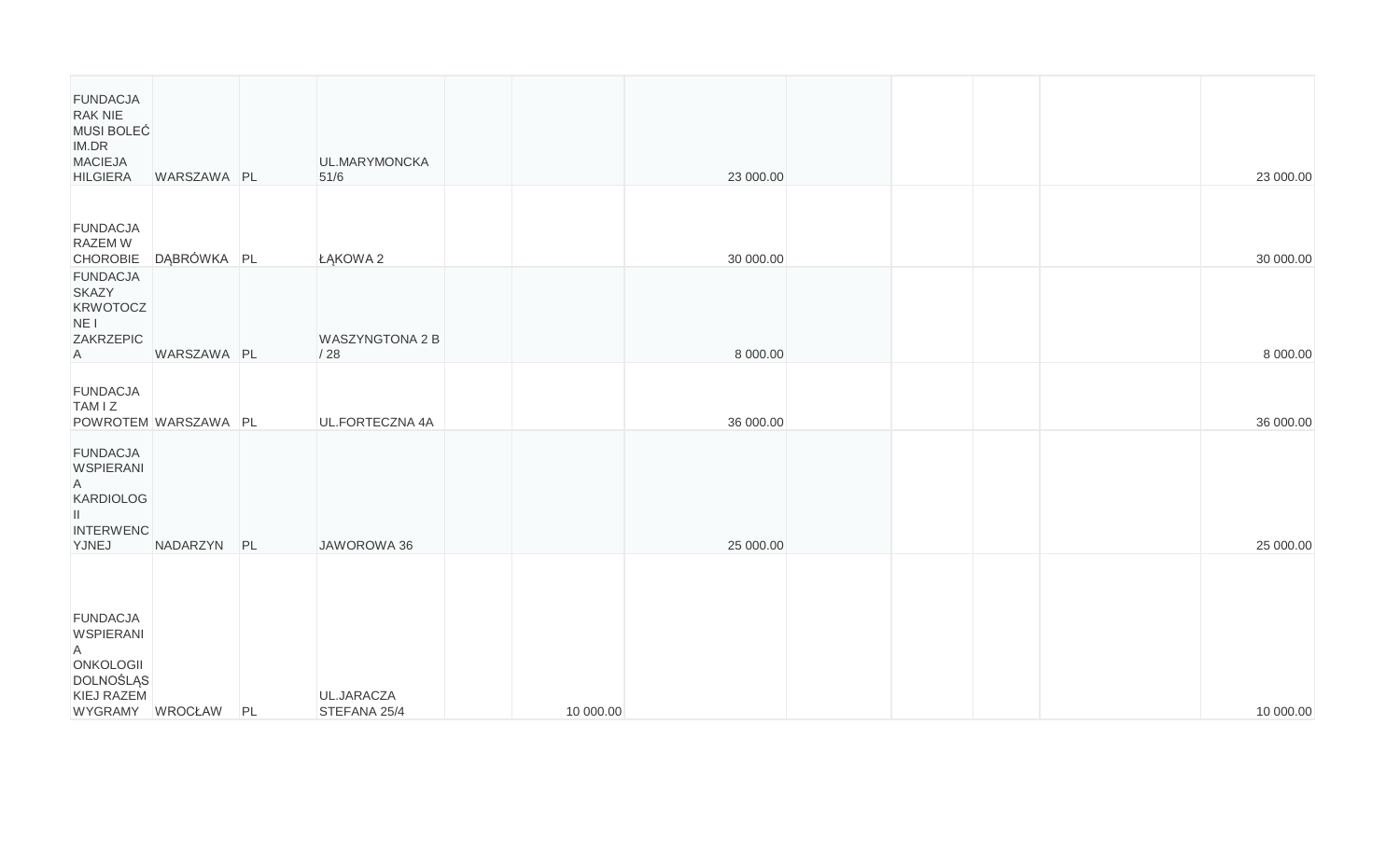| <b>G-PHARMA</b><br><b>CONSULTIN</b><br>G                                        | WARSZAWA PL                            |    | AL SOLIDARNOSCI<br>58                   |  | 22 500.00 |  |  | 22 500.00 |
|---------------------------------------------------------------------------------|----------------------------------------|----|-----------------------------------------|--|-----------|--|--|-----------|
| GRADATIM<br>GRAZYNA                                                             | <b>TARNOWO</b><br>HOROWITZ PODGORNE PL |    | UL OWOCOWA 10                           |  | 36 665.00 |  |  | 36 665.00 |
| <b>GREEN</b><br>COMMUNIC<br><b>ATION SPZ</b><br>O O SP K                        | WARSZAWA PL                            |    | UL<br><b>DABROWSKIEGO</b><br>3/14       |  | 25 000.00 |  |  | 25 000.00 |
| <b>INSTYTUT</b><br><b>CENTRUM</b><br>ZDROWIA<br><b>MATKI</b><br><b>POLKI</b>    | ŁÓDŹ                                   | PL | UL.RZGOWSKA<br>281/289                  |  | 8 000.00  |  |  | 8 000.00  |
| <b>INTERDYSC</b><br>YPLINARNA<br>AKADEMIA<br>MEDYCYNY<br><b>PRAKTYCZN</b><br>EJ | WARSZAWA PL                            |    | <b>KAROLA DICKENSA</b><br>34/40         |  | 64 616.67 |  |  | 64 616.67 |
| <b>LUBUSKA</b><br><b>FUNDACJA</b><br>WSPIERANI ZIELONA<br>A ROZWOJU GORA        |                                        | PL | AL.<br>NIEPODLEGLOSCI<br>7A/13          |  | 2 500.00  |  |  | 2 500.00  |
| <b>MEDIUS</b><br>SP.Z.O.O.                                                      | WARSZAWA PL                            |    | UL. OKREZNA 49A                         |  | 5 000.00  |  |  | 5 000.00  |
| <b>MED SPACE</b><br>S.C.                                                        | <b>LUBLIN</b>                          | PL | <b>UL KRAKOWSKIE</b><br>PRZEDMIESCIE 36 |  | 25 000.00 |  |  | 25 000.00 |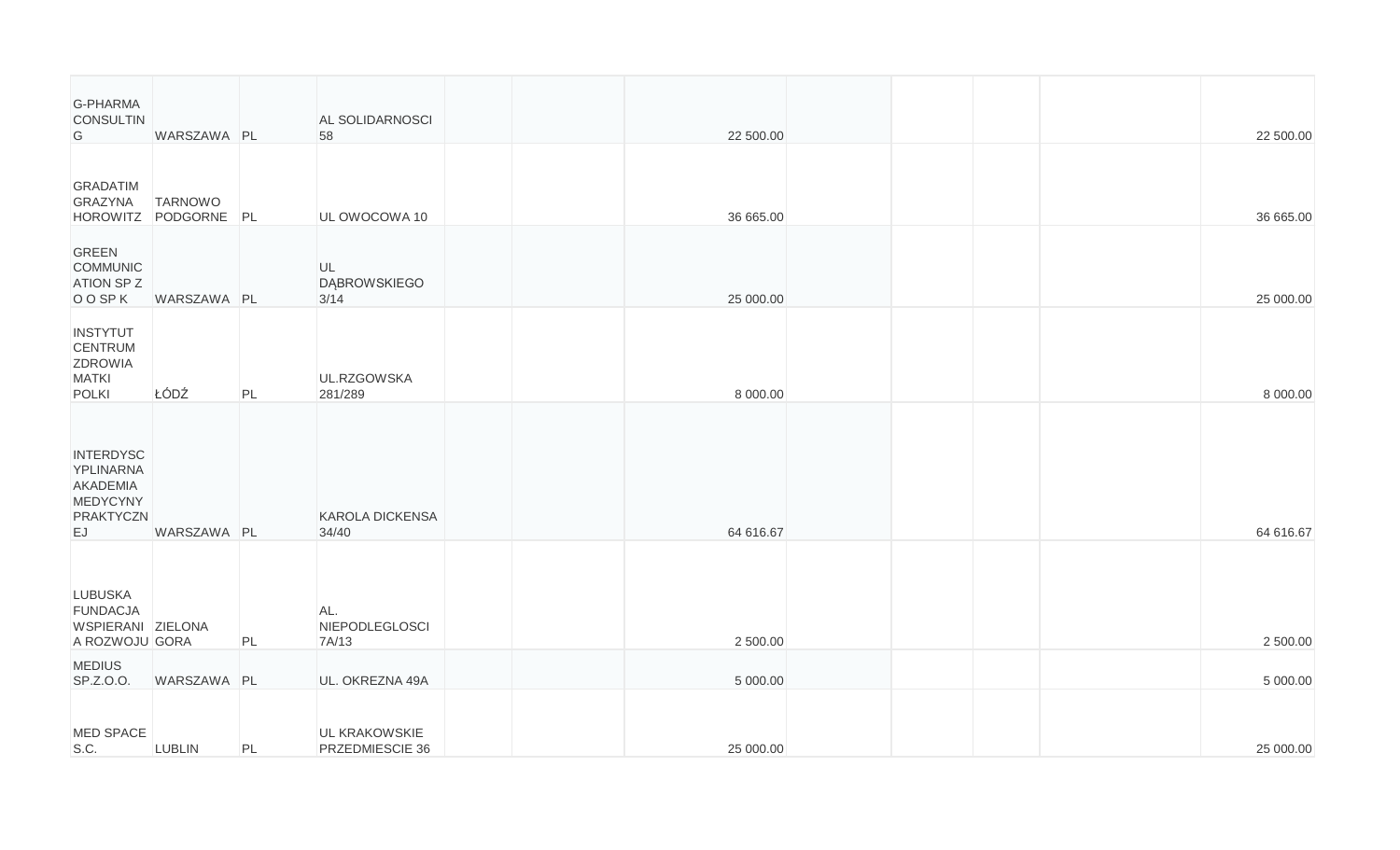| NARODOWY<br><b>INSTYTUT</b><br>GERIATRII, R<br><b>EUMATOLO</b><br>GII I<br><b>REHABILITA</b><br>CJI<br>IM.PROF.E.R<br>EICHER | WARSZAWA PL    |    | UL.SPARTAŃSKA 1                              |           | 18 000.00 |  |  | 18 000.00 |
|------------------------------------------------------------------------------------------------------------------------------|----------------|----|----------------------------------------------|-----------|-----------|--|--|-----------|
| PAIZ<br>KONSULTIN<br>G SP. Z O.O. LUBLIN                                                                                     |                | PL | CZEREMCHOWA 21                               |           | 15 000.00 |  |  | 15 000.00 |
| <b>PGF URTICA</b><br>SP.Z O.O.                                                                                               | <b>WROCŁAW</b> | PL | UL.KRZEMIENIECKA<br>120                      |           | 9 500.00  |  |  | 9 500.00  |
| POLSKA<br><b>UNIA</b><br>ONKOLOGII<br>ZARZĄD<br>GŁÓWNY                                                                       | WARSZAWA PL    |    | UL.ROENTGENA<br><b>WILHELMA</b><br>KONRADA 5 | 25 000.00 |           |  |  | 25 000.00 |
| POLSKIE<br>KONSORCJ<br><b>UM</b><br><b>SZPICZAKO</b><br>WE                                                                   | POZNAŃ         | PL | UL.<br><b>SZAMARZEWSKIEG</b><br>O 84         | 30 000.00 |           |  |  | 30 000.00 |
| <b>POLSKIE</b><br><b>STOWARZY</b><br><b>SZENIE</b><br><b>FARMACEUT</b><br>ÓW<br>ONKOLOGIC<br>ZNYCH                           | WARSZAWA PL    |    | MIKOŁAJCZYKA<br>12/72                        |           | 8 900.00  |  |  | 8 900.00  |
| <b>POLSKIE</b><br><b>TOWARZYS</b><br><b>TWO</b><br><b>FARMACEUT</b><br>$\sim$                                                | WARSZAWA PL    |    | UL.DŁUGA 16                                  |           | 20 980.00 |  |  | 20 980.00 |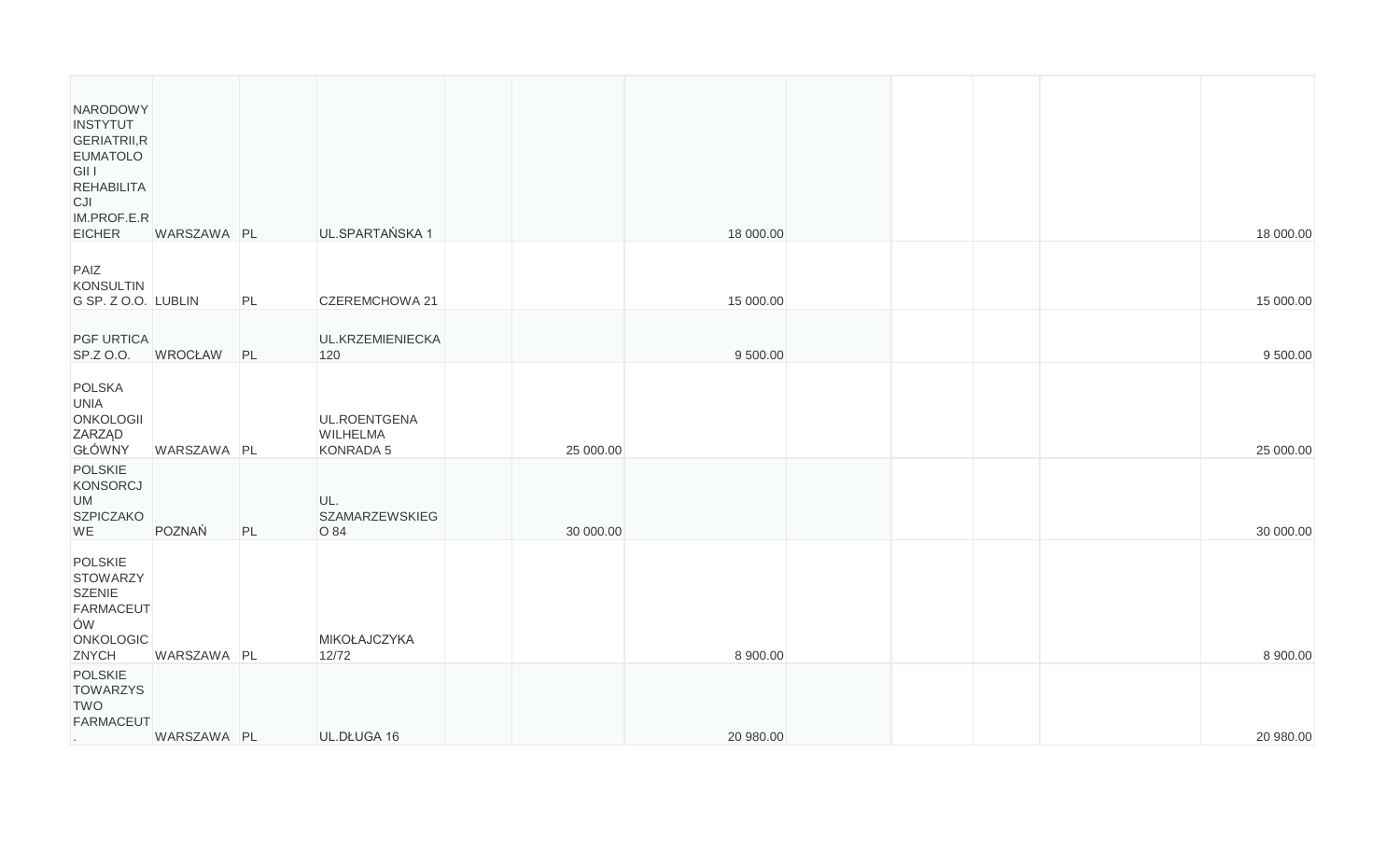| POLSKIE<br><b>TOWARZYS</b><br><b>TWO</b><br><b>HEMATOLO</b>                                                               |                       |    |                                    |  |                        |  |  |                        |
|---------------------------------------------------------------------------------------------------------------------------|-----------------------|----|------------------------------------|--|------------------------|--|--|------------------------|
| GÓW I<br>TRANSFUZJ<br>OLOGÓW<br>ZARZĄD<br>GŁÓWNY                                                                          | ŁÓDŹ                  | PL | UL.CIOŁKOWSKIEG<br>O KONSTANTEGO 2 |  | 8 000.00               |  |  | 8 000.00               |
| <b>POLSKIE</b><br><b>TOWARZYS</b><br><b>TWO</b><br><b>KARDIOLOG</b><br><b>ICZNE</b><br>ODDZIAŁ<br>WŁOCŁAWS WŁOCŁAWE<br>KI |                       | PL | UL.WIENIECKA 49                    |  | 137 800.00             |  |  | 137 800.00             |
| POLSKIE<br><b>TOWARZYS</b><br><b>TWO</b><br><b>KARDIOLOG</b><br><b>ICZNE</b><br><b>ZARZĄD</b>                             | K                     |    |                                    |  |                        |  |  |                        |
| GŁÓWNY<br>POLSKIE<br><b>TOWARZYS</b><br><b>TWO</b><br><b>LIPIDOLOGI</b><br><b>CZNE</b>                                    | WARSZAWA PL<br>POZNAŃ | PL | UL.STAWKI 3A/1-2<br>KLEEBERGA 2    |  | 32 000.00<br>35 000.00 |  |  | 32 000.00<br>35 000.00 |
| POLSKIE<br><b>TOWARZYS</b><br><b>TWO</b><br>NEFROLOGI<br>CZNE<br><b>ZARZĄD</b><br>GŁÓWNY                                  | WARSZAWA PL           |    | UL.NOWOGRODZKA<br>59               |  | 63 536.59              |  |  | 63 536.59              |
| POLSKIE<br><b>TOWARZYS</b><br><b>TWO</b><br>ONKOLOGIC ZIELONA<br>ZNE                                                      | GÓRA                  | PL | UL.ZYTY 26                         |  | 4 100.00               |  |  | 4 100.00               |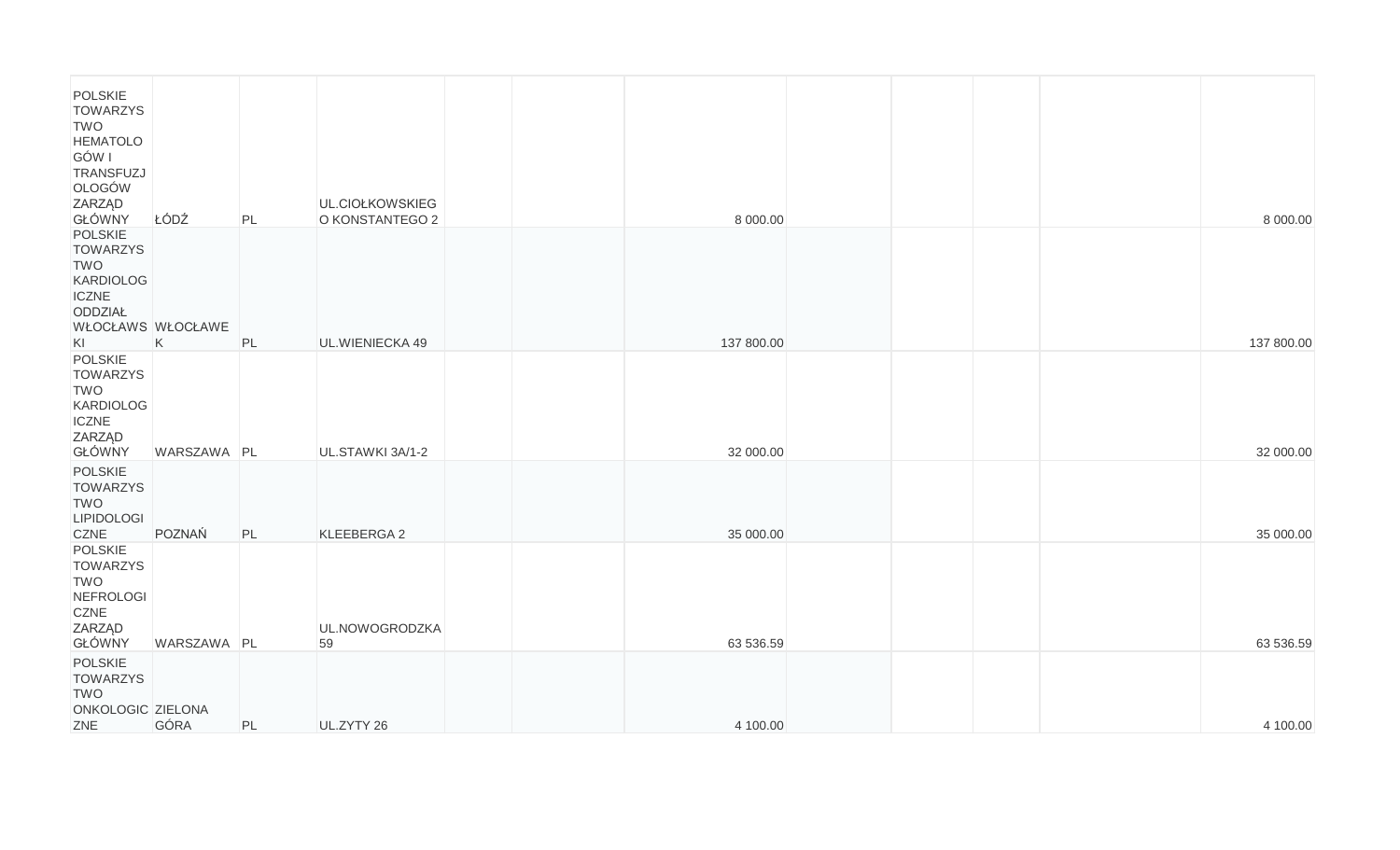| POLSKIE<br><b>TOWARZYS</b>        |                        |    |                        |            |           |  |  |            |
|-----------------------------------|------------------------|----|------------------------|------------|-----------|--|--|------------|
| <b>TWO</b>                        |                        |    |                        |            |           |  |  |            |
| <b>ONKOLOGIC</b>                  |                        |    |                        |            |           |  |  |            |
| ZNE                               |                        |    |                        |            |           |  |  |            |
| ODDZIAŁ<br><b>REGIONALN</b>       |                        |    |                        |            |           |  |  |            |
| Y WE                              |                        |    |                        |            |           |  |  |            |
| <b>WROCŁAWI</b>                   |                        |    | PL.HIRSZFELDA          |            |           |  |  |            |
| U                                 | <b>WROCŁAW</b>         | PL | LUDWIKA 12             |            | 10 000.00 |  |  | 10 000.00  |
| <b>POLSKIE</b><br><b>TOWARZYS</b> |                        |    |                        |            |           |  |  |            |
| <b>TWO</b>                        |                        |    |                        |            |           |  |  |            |
| <b>ONKOLOGIC</b>                  |                        |    |                        |            |           |  |  |            |
| ZNE                               |                        |    |                        |            |           |  |  |            |
| ODDZIAŁ                           |                        |    |                        |            |           |  |  |            |
| <b>REGIONALN</b><br>Y W           |                        |    | UL.ROENTGENA           |            |           |  |  |            |
| WARSZAWI                          |                        |    | <b>WILHELMA</b>        |            |           |  |  |            |
| E                                 | WARSZAWA PL            |    | KONRADA 5              |            | 36 000.00 |  |  | 36 000.00  |
|                                   |                        |    |                        |            |           |  |  |            |
| POLSKIE                           |                        |    |                        |            |           |  |  |            |
| <b>TOWARZYS</b>                   |                        |    |                        |            |           |  |  |            |
| <b>TWO</b>                        |                        |    |                        |            |           |  |  |            |
| <b>ONKOLOGII I</b>                |                        |    |                        |            |           |  |  |            |
| <b>HEMATOLO</b>                   |                        |    |                        |            |           |  |  |            |
| GII                               |                        |    | AL.DZIECI              |            |           |  |  |            |
|                                   | DZIECIĘCEJ WARSZAWA PL |    | POLSKICH <sub>20</sub> |            | 14 000.00 |  |  | 14 000.00  |
| PORADNIE                          |                        |    |                        |            |           |  |  |            |
| <b>SPECJALIST</b>                 |                        |    | UL.JAKUBOWSKIEG        |            |           |  |  |            |
| <b>YCZNE</b>                      | KRAKÓW                 | PL | O <sub>2</sub>         |            | 2 500.00  |  |  | 2 500.00   |
|                                   |                        |    |                        |            |           |  |  |            |
| PORADNIE                          |                        |    |                        |            |           |  |  |            |
| SPEC.SPSK                         |                        |    | UL.FRANCUSKA           |            |           |  |  |            |
| <b>SUM</b>                        | KATOWICE               | PL | 20/24                  | 315 532.87 |           |  |  | 315 532.87 |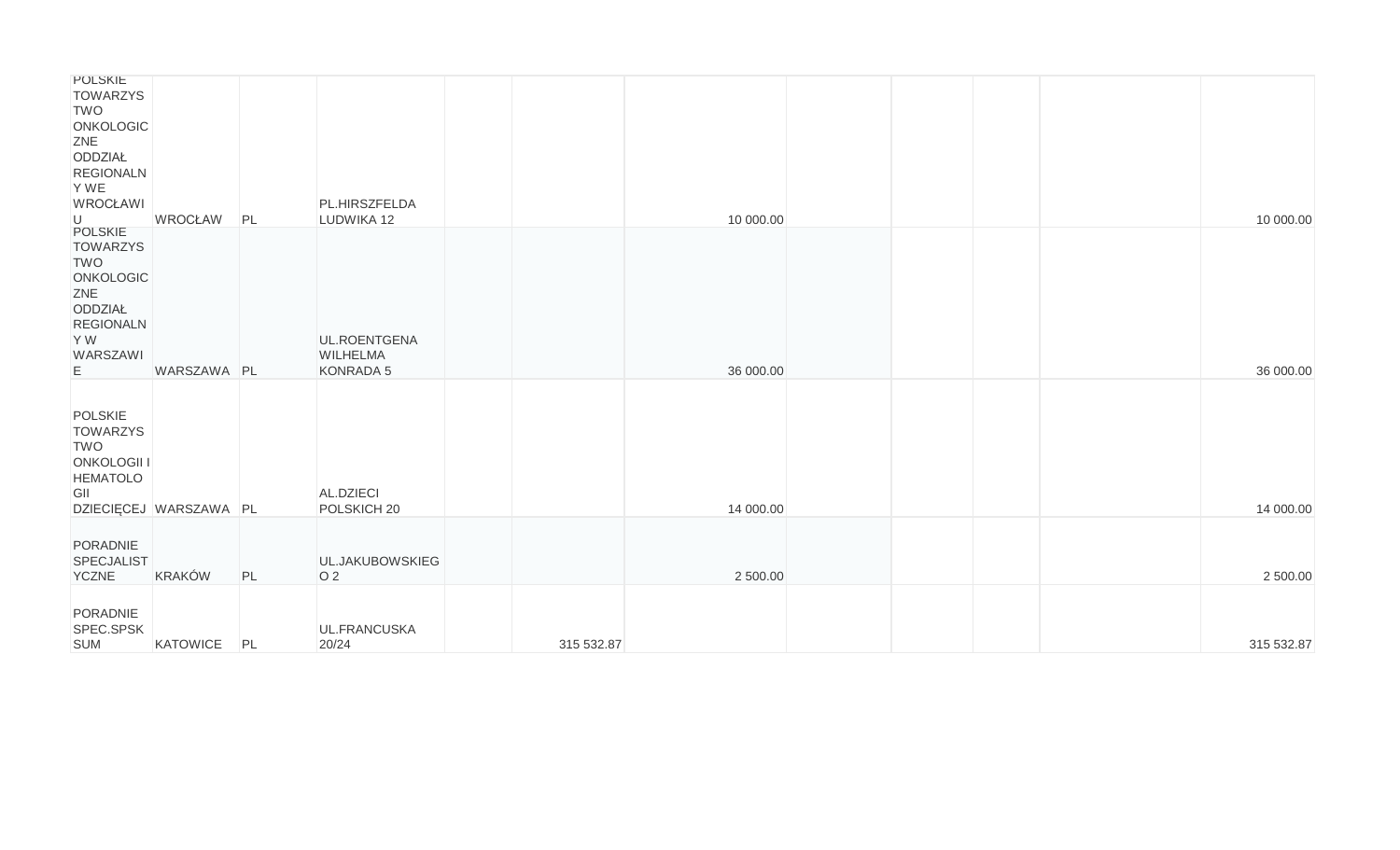| SAMODZIEL<br><b>NY</b><br>PUBLICZNY<br><b>SZPITAL</b><br><b>KLINICZNY</b><br>NR 1W<br><b>LUBLINIE</b>       | <b>LUBLIN</b>  | PL | UL.STASZICA<br>STANISŁAWA 16                 | 85 927.38 |           |  |  | 85 927.38 |
|-------------------------------------------------------------------------------------------------------------|----------------|----|----------------------------------------------|-----------|-----------|--|--|-----------|
| <b>SPECJALIST</b><br><b>YCZNY</b><br><b>SZPITAL</b><br>IM.DR<br>ALFREDA<br>SOKOŁOWS<br><b>KIEGO</b>         | WAŁBRZYCH PL   |    | UL.SOKOŁOWSKIEG<br>O ALFREDA 4               | 5 000.00  |           |  |  | 5 000.00  |
| SPECJALIST<br><b>YCZNY</b><br><b>SZPITAL</b><br><b>MIEJSKI</b><br><b>IM.MIKOŁAJ</b><br>A<br>KOPERNIKA TORUŃ |                | PL | UL.STEFANA<br>BATOREGO 17/19                 | 36 826.02 |           |  |  | 36 826.02 |
| <b>STOWARZY</b><br><b>SZENIE NA</b><br><b>RZECZ</b><br>ROZWOJU<br><b>DAWSTWA</b><br><b>SZPIKU</b>           | <b>WROCŁAW</b> | PL | MUCHOBORSKA 18                               | 5 000.00  |           |  |  | 5 000.00  |
| <b>STOWARZY</b><br><b>SZENIE</b><br><b>POLSKA</b><br><b>KOALICJA</b><br>MEDYCYNY<br>PERSONALI<br>ZOWANEJ    | WARSZAWA PL    |    | UL.ROENTGENA<br><b>WILHELMA</b><br>KONRADA 5 |           | 30 000.00 |  |  | 30 000.00 |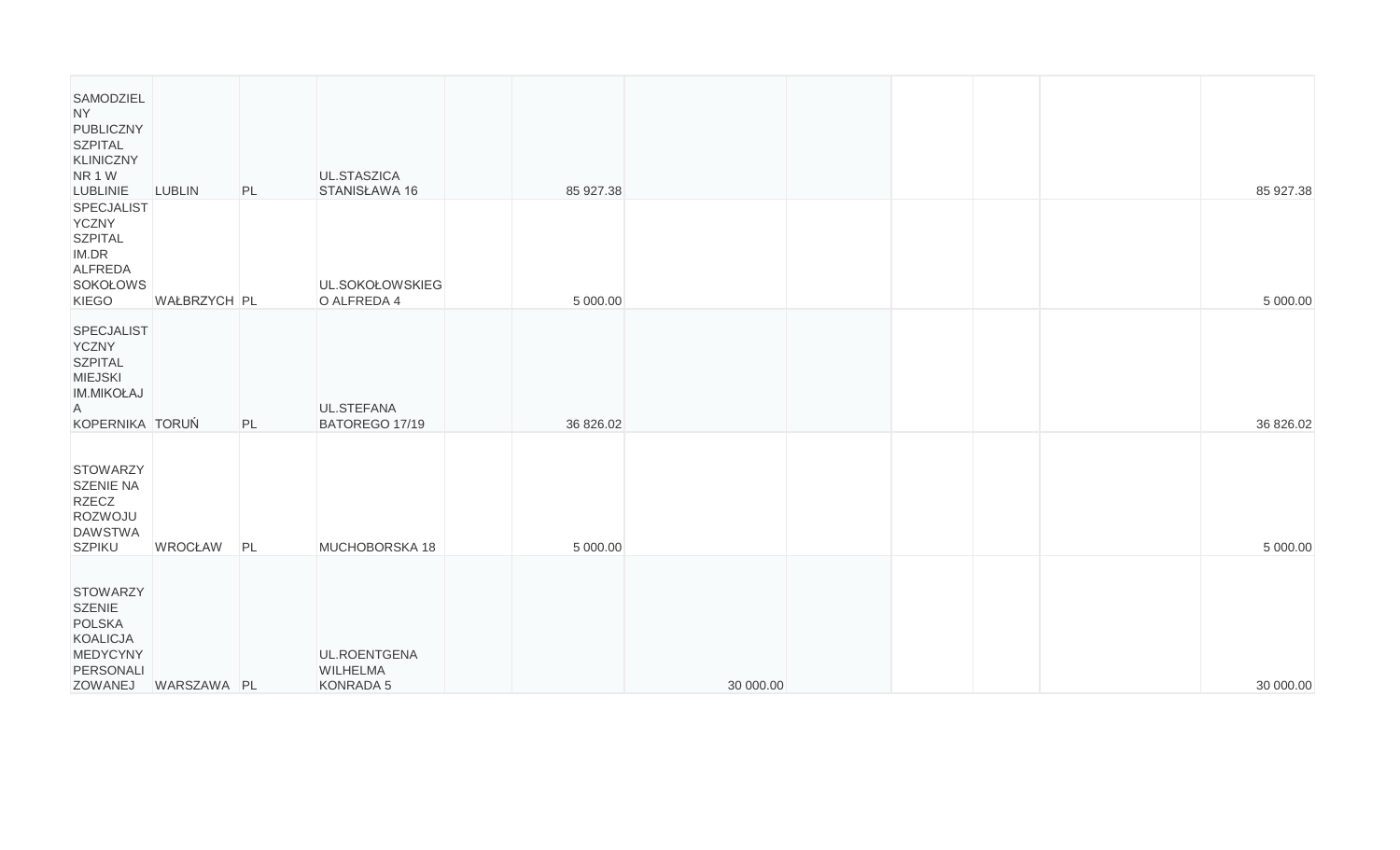| <b>SZPITAL</b><br>KLINICZNY<br>PRZEMIENIE<br><b>NIA</b><br>PAŃSKIEGO<br>UMW<br>POZNANIU                          | POZNAŃ        | PL | UL.DŁUGA 1/2                         | 344 400.30 |           |  |  | 344 400.30 |
|------------------------------------------------------------------------------------------------------------------|---------------|----|--------------------------------------|------------|-----------|--|--|------------|
| <b>SZPITAL</b><br><b>MORSKI</b><br>IM.PCK SP.Z<br>0.0.                                                           | <b>GDYNIA</b> | PL | UL.POWSTANIA<br>STYCZNIOWEGO 1       | 10 000.00  |           |  |  | 10 000.00  |
| <b>ŚLĄSKI</b><br>ODDZIAŁ<br>POLSKIEGO<br><b>TOWARZYS</b><br><b>TWA</b><br><b>ONKOLOGII</b><br>KLINICZNEJ GLIWICE |               | PL | UL. WYBRZEŻE<br>ARMII KRAJOWEJ<br>15 |            | 46 000.00 |  |  | 46 000.00  |
| <b>SLASKI</b><br><b>UNIWERSYT</b><br>ET<br>MEDYCZNY<br>W<br>KATOWICAC<br>H                                       | KATOWICE      | PL | UL.PONIATOWSKIE<br>GO JÓZEFA 15      |            | 3 000.00  |  |  | 3 000.00   |
| ŚWIĘTOKRZ<br><b>YSKIE</b><br><b>CENTRUM</b><br><b>ONKOLOGII</b><br>SP ZOZ                                        | KIELCE        | PL | UL.ARTWIŃSKIEGO<br>STEFANA 3         |            | 5 000.00  |  |  | 5 000.00   |
| <b>UNIWERSYT</b><br>ECKI<br><b>SZPITAL</b><br><b>DZIECIĘCY</b><br>W<br>KRAKOWIE KRAKÓW                           |               | PL | UL.WIELICKA 265                      | 209 780.40 |           |  |  | 209 780.40 |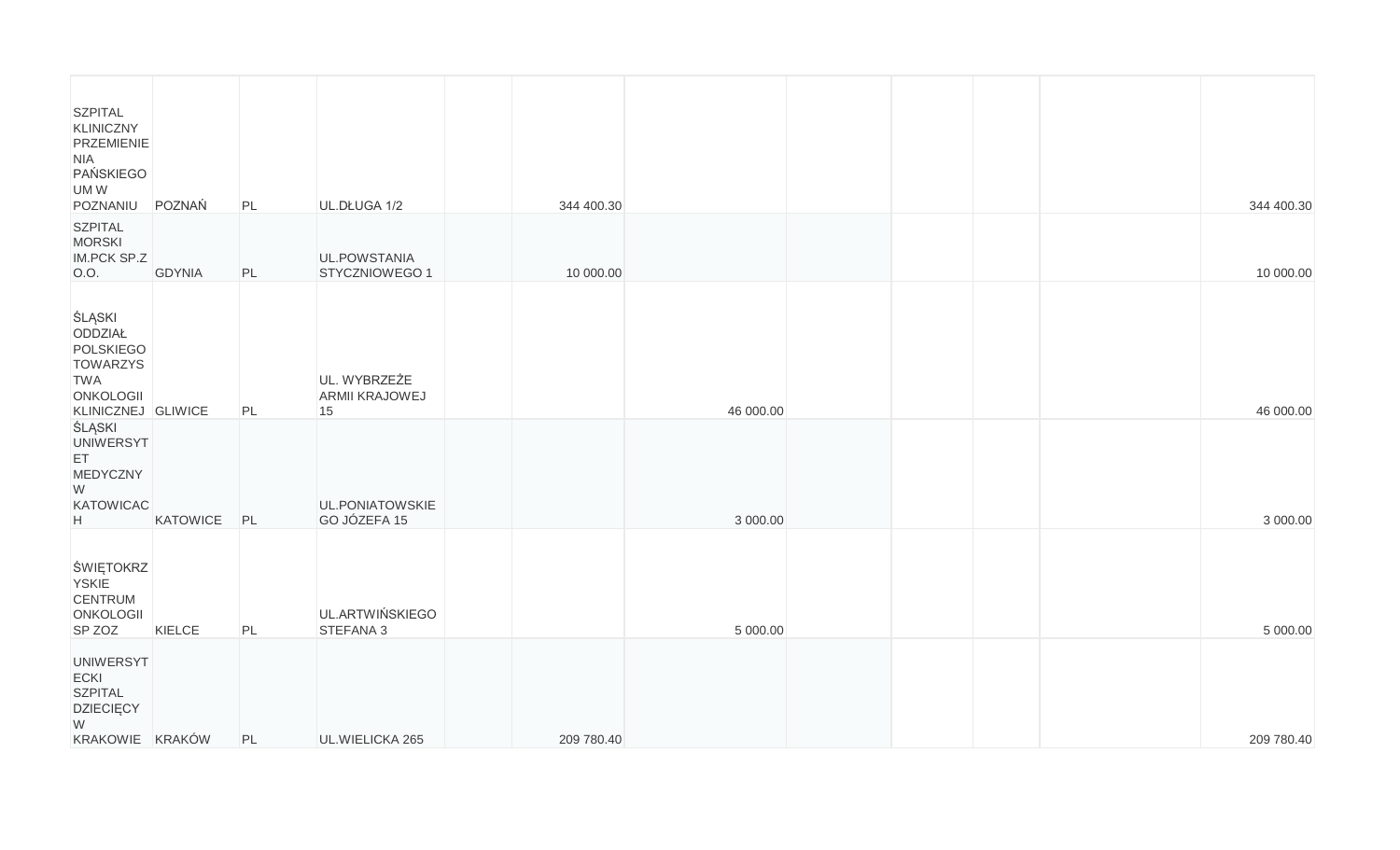| <b>UNIWERSYT</b><br><b>ECKI</b><br><b>SZPITAL</b><br>KLINICZNY,<br><b>FILIA</b><br><b>SKŁODOWS</b><br>KIEJ-CURIE WROCŁAW |                      | PL | UL.SKŁODOWSKIEJ-<br>CURIE 50/52-68     | 401 224.70 |           |  |  | 401 224.70 |
|--------------------------------------------------------------------------------------------------------------------------|----------------------|----|----------------------------------------|------------|-----------|--|--|------------|
| <b>UNIWERSYT</b><br><b>ECKI</b><br><b>SZPITAL</b><br><b>KLINICZNY</b><br>W<br><b>BIAŁYMSTO</b><br>KU                     | BIAŁYSTOK PL         |    | UL.CURIE-<br>SKŁODOWSKIEJ<br>MARII 24A | 73 652.04  |           |  |  | 73 652.04  |
| <b>UNIWERSYT</b><br>ET.<br>MEDYCZNY<br><b>IM.KAROLA</b><br><b>MARCINKO</b><br>WSKIEGO W<br>POZNANIU                      | POZNAŃ               | PL | UL.FREDRY<br>ALEKSANDRA 10             |            | 5 000.00  |  |  | 5 000.00   |
| <b>UNIWERSYT</b><br>ET<br>MEDYCZNY<br>W LUBLINIE LUBLIN                                                                  |                      | PL | AL.RACŁAWICKIE 1                       |            | 10 000.00 |  |  | 10 000.00  |
| <b>UNIWERSYT</b><br>ET.<br><b>MIKOŁAJA</b><br>KOPERNIKA TORUŃ                                                            |                      | PL | UL.GAGARINA<br>JURIJA 11               |            | 2 000.00  |  |  | 2 000.00   |
| WARSZAWS<br>KI<br><b>UNIWERSYT</b><br>ET                                                                                 | MEDYCZNY WARSZAWA PL |    | UL.ŻWIRKI I<br>WIGURY 61               |            | 10 000.00 |  |  | 10 000.00  |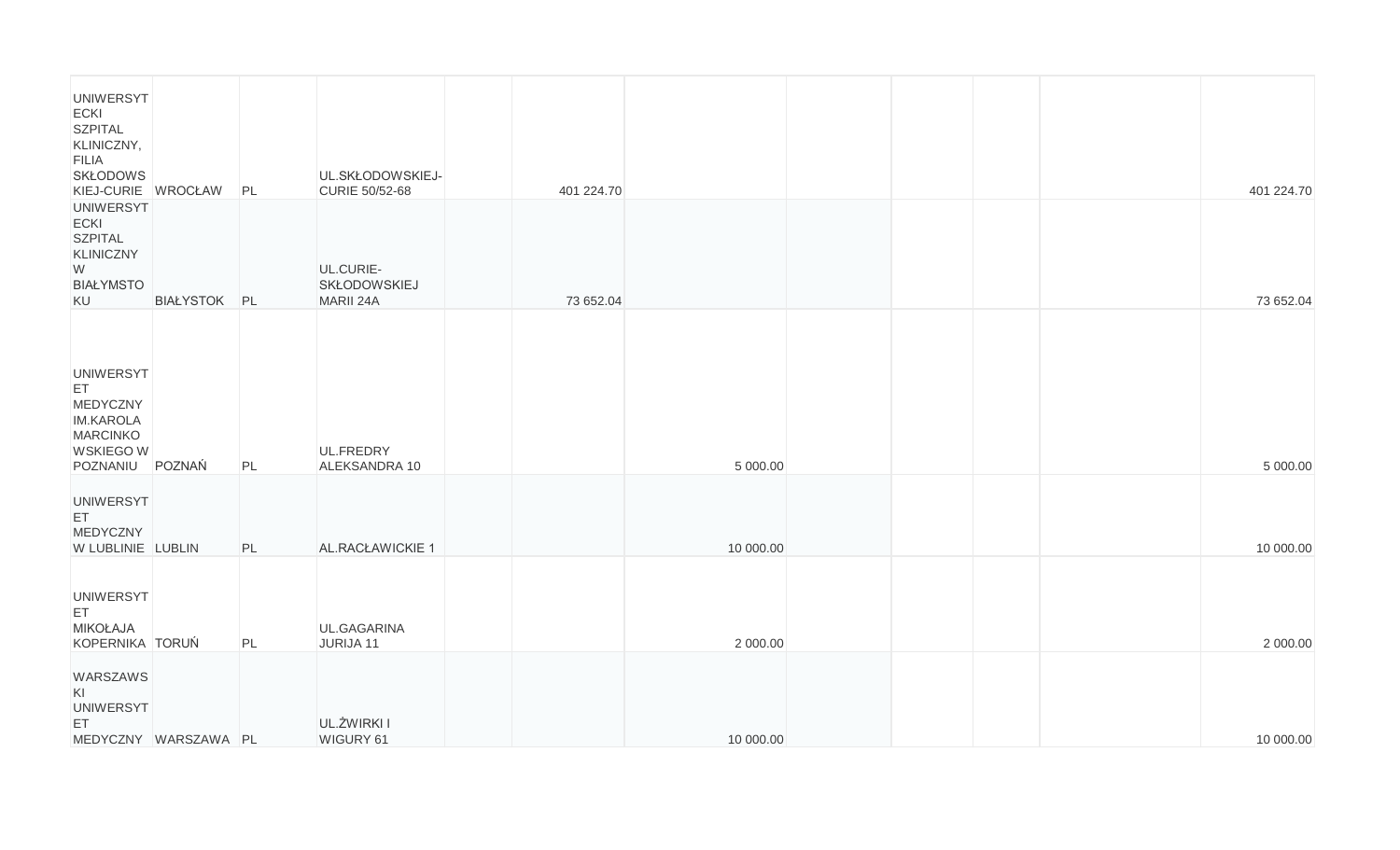| <b>WIELKOPOL</b><br>SKIE<br><b>CENTRUM</b><br>ONKOLOGII<br><b>IM.MARII</b><br><b>SKŁODOWS</b><br>KIEJ-CURIE POZNAŃ              |         | PL | UL.GARBARY 15               |            | 25 000.00 |  |  | 25 000.00  |
|---------------------------------------------------------------------------------------------------------------------------------|---------|----|-----------------------------|------------|-----------|--|--|------------|
| WOJEWÓDZ<br>KIE<br><b>CENTRUM</b><br><b>SZPITALNE</b><br><b>KOTLINY</b><br>JELENIOGÓ JELENIA<br><b>RSKIEJ</b>                   | GÓRA    | PL | UL.OGIŃSKIEGO 6             |            | 13 300.00 |  |  | 13 300.00  |
| WOJEWÓDZ<br>KIE<br><b>WIELOSPEC</b><br>.CENTRUM<br><b>ONKOLOGII I</b><br><b>TRAUMATOL</b><br>OGII<br>IM.M.KOPER<br><b>NIKA</b>  | ŁÓDŹ    | PL | UL.PABIANICKA 62            | 39 557.40  |           |  |  | 39 557.40  |
| WOJEWÓDZ<br>KI<br>SPECJALIST<br><b>YCZNY</b><br><b>SZPITAL</b><br><b>DZIECIĘCY</b><br>IM.PROF.ST<br>ANISŁAWA<br>POPOWSKIE<br>GO | OLSZTYN | PL | UL.ŻOŁNIERSKA<br><b>18A</b> | 293 692.56 |           |  |  | 293 692.56 |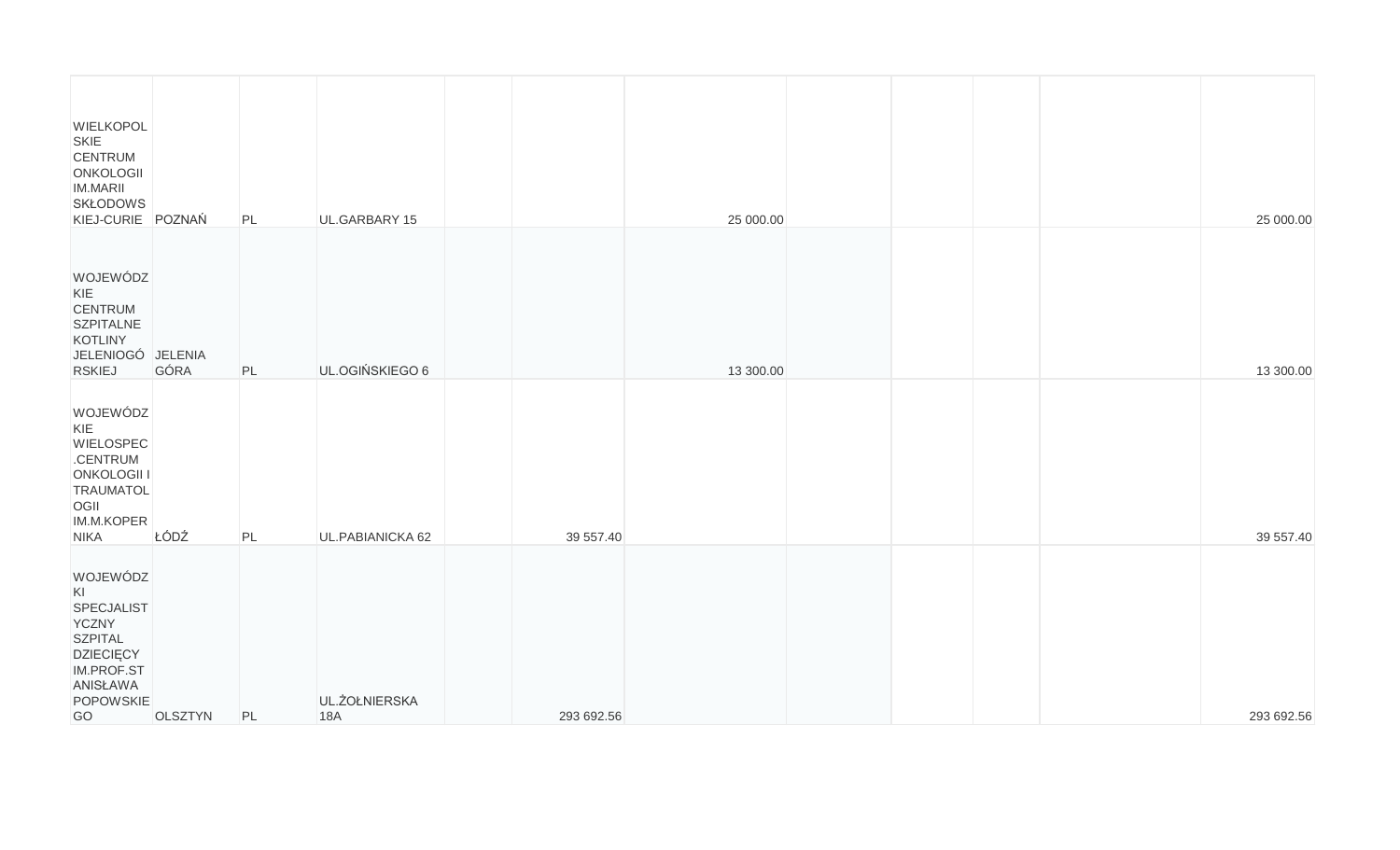| WOJEWÓDZ<br>KI SZPITAL<br>SPECJALIST<br>YCZNY NR 4 BYTOM                              |                | PL | AL.LEGIONÓW 10                  | 2 500.00                                                                                                   |                |             |             |                |                | 2 500.00       |
|---------------------------------------------------------------------------------------|----------------|----|---------------------------------|------------------------------------------------------------------------------------------------------------|----------------|-------------|-------------|----------------|----------------|----------------|
| WOJEWÓDZ<br>KI SZPITAL<br>SPECJALIST<br><b>YCZNY W</b><br><b>LEGNICY</b>              | <b>LEGNICA</b> | PL | UL.IWASZKIEWICZA<br>JAROSŁAWA 5 | 157 193.43                                                                                                 |                |             |             |                |                | 157 193.43     |
| WOJEWÓDZ<br>KI SZPITAL<br>ZESPOLONY<br>IM.LUDWIKA<br>PERZYNY W<br>KALISZU             | KALISZ         | PL | UL.POZNAŃSKA 79                 | 3 000.00                                                                                                   |                |             |             |                |                | 3 000.00       |
| WOJEWÓDZ<br>KI SZPITAL<br><b>ZESPOLONY</b><br>W KONINIE KONIN                         |                | PL | UL.SZPITALNA 45                 | 3 000.00                                                                                                   |                |             |             |                |                | 3 000.00       |
| <b>WYDAWNIC</b><br><b>TWO</b><br><b>TERMEDIA</b><br>SP. Z O.O.                        | POZNAŃ         | PL | UL.KLEEBERGA<br>FRANCISZKA 8    |                                                                                                            | 162 036.20     |             |             |                |                | 162 036.20     |
| <b>WYDAWNIC</b><br><b>TWO VIA</b><br><b>MEDICA</b>                                    | <b>GDAŃSK</b>  | PL | UL.ŚWIĘTOKRZYSK<br>A 73         |                                                                                                            | 177 126.00     |             |             |                |                | 177 126.00     |
|                                                                                       |                |    |                                 | OTHER, NOT INCLUDED ABOVE - where information cannot be disclosed on an individual basis for legal reasons |                |             |             |                |                |                |
| Aggregate amount attributable to transfers of value to such Recipients - Art.<br>3.02 |                |    |                                 |                                                                                                            |                |             |             |                |                |                |
| Number of Recipients in aggregate disclosure - Art. 3.02                              |                |    |                                 | $\overline{0}$                                                                                             | $\overline{0}$ | $\mathbf 0$ | $\mathbf 0$ | $\overline{0}$ | $\overline{0}$ | $\overline{0}$ |